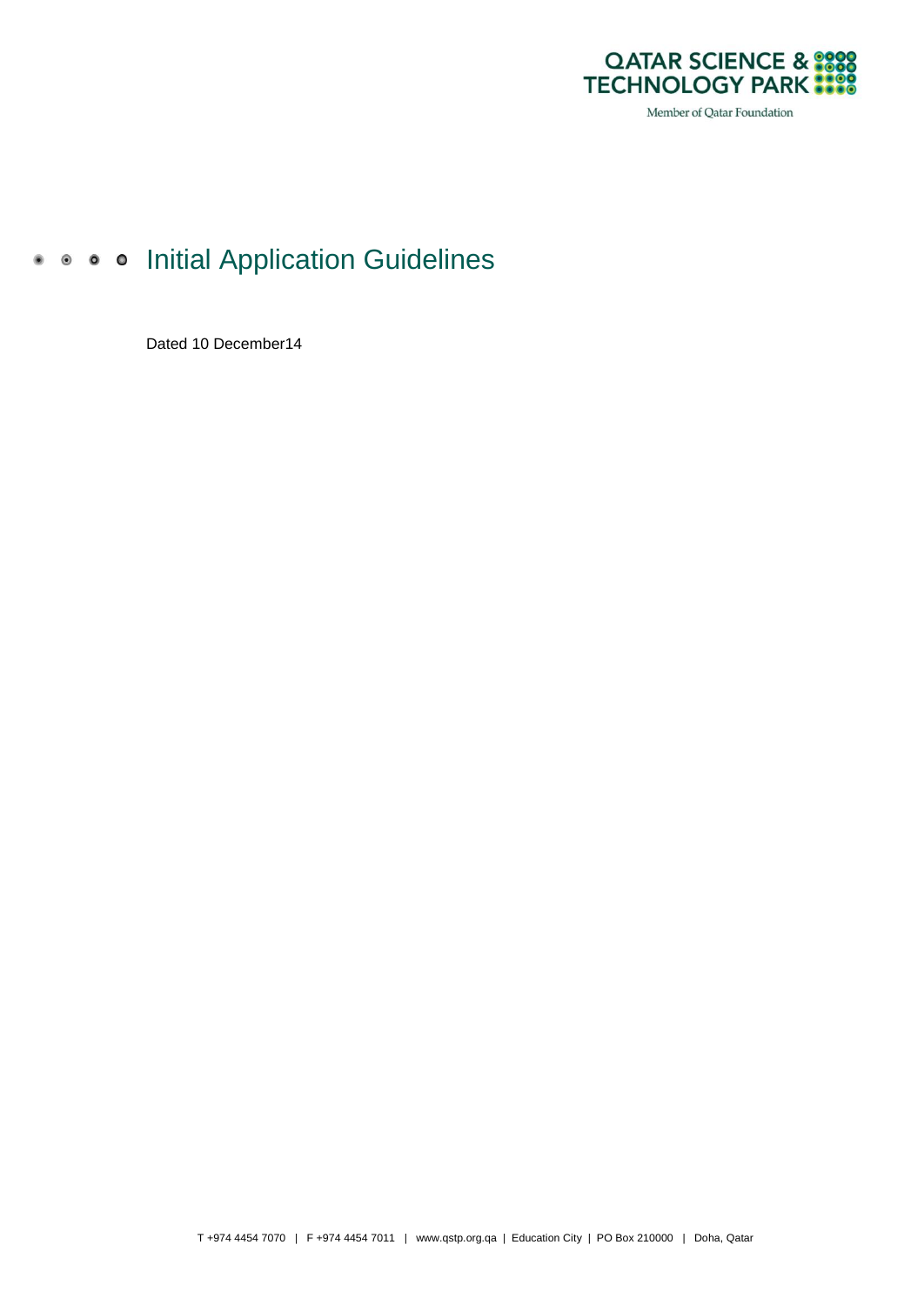### 1. Introduction

The purpose of this document is to provide guidance to prospective tenants of Qatar Science & Technology Park (QSTP) in their preparation of an Initial Application for tenancy.

An Initial Application is a free-text document; there is no template to be completed. Applications are generally prepared in an interactive manner with QSTP management. Typically the applicant  $\circ$   $\circ$   $\circ$ will submit a first draft, which QSTP will then comment on and suggest further clarifications.

## 2. Overall Guidelines

An Initial Application is used to describe to QSTP management the activities that the applicant will undertake at QSTP, and the nature of its operating entity. The purpose of the application is to allow QSTP to determine whether the applicant would be a suitable tenant and to allow advance planning for the tenant's entry.

The key principle to be kept in mind when preparing an Initial Application is that it must clearly demonstrate that the applicant satisfies QSTP's Entry Criteria & Permitted Uses (ECPU). It is suggested that the applicant become familiar with the ECPU document before starting to prepare an application. In brief, the ECPU requires that a tenant's predominant activity must relate to the development or transfer of technology.

# 3. Qualitative Information

The Initial Application is to provide the information listed below, which includes both general information about the entity and specific details about each of its intended Activities at QSTP.

Make sure to include *all* intended Activities at QSTP, including both "technology development" Activities (such as R&D and training) and "commercial" Activities (such as professional services, marketing and administration). Note that if an Activity is not listed in the application, the applicant will not be legally permitted to undertake it.

#### **General information**

- Brief background on applicant organisation
- Vision and objectives of the entity being established at QSTP
- Implementation strategy (eg. project management, interim location, timing)
- Type of entity sought (ie. Branch or Company)
- Intended ownership arrangements
- The company's existing representation and commercial operations in Qatar, and how they would be affected by the establishment of a presence at QSTP